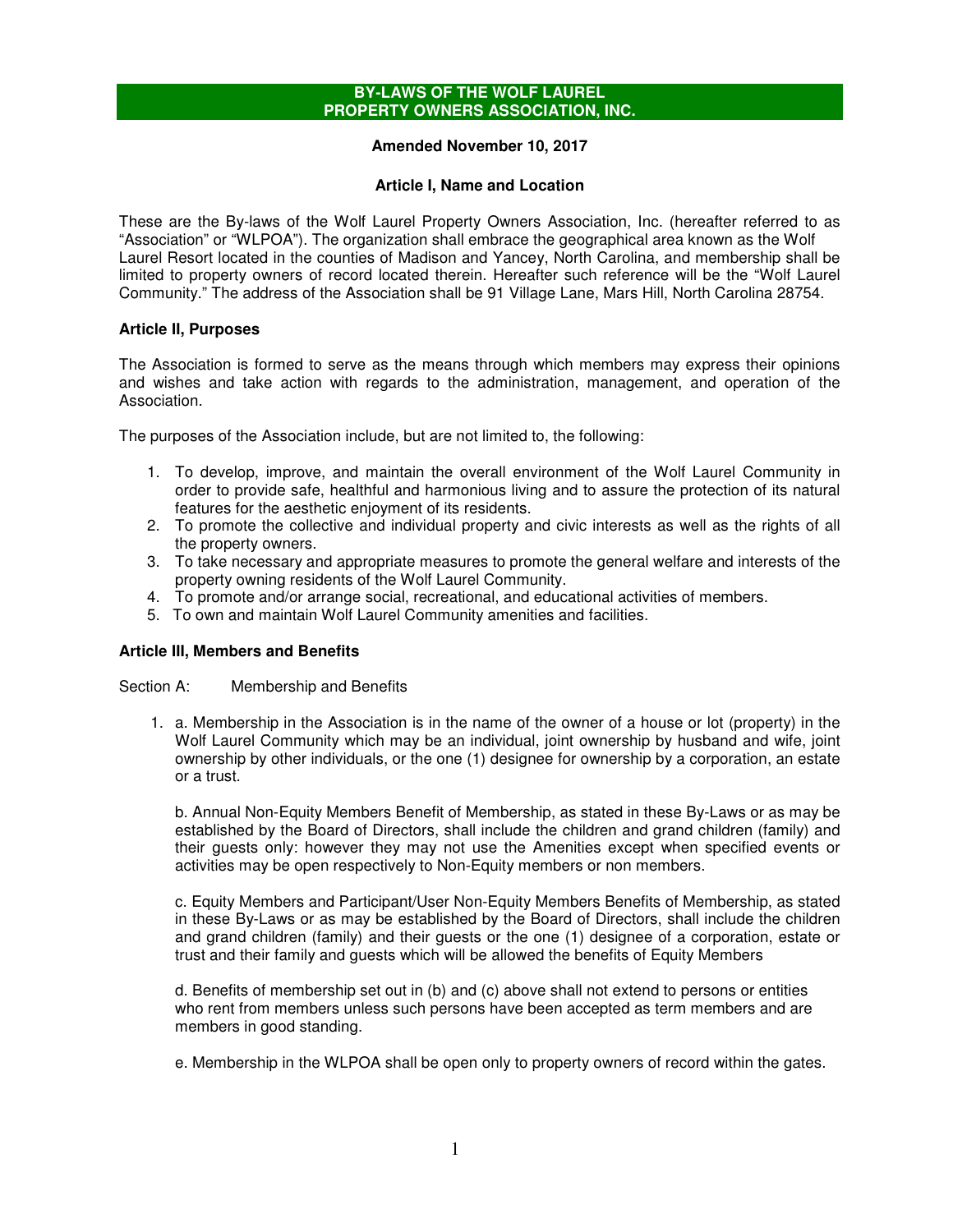f. All equity and participant/user non-equity members described in 1.c. shall constitute "The Village Club at Wolf Laurel" which name is adopted herein as the official name to collectively refer to these memberships. Annual non-equity members are not included in this reference.

2. Non-Equity Membership: There are three (3) types of Non-Equity Memberships.

a. Annual Non-Equity Membership: Such members have paid the annual dues as set by the Board of Directors and shall receive the following benefits:

1. Receipt of the "Top of the Bald" publication.

2. Receipt of one directory of WLPOA members as published annually.

3. Availability of WLPOA cabin at security gate as a point for delivery of parcels.

4. Use of the Wolf Laurel Resort Community Center to socialize and to have meetings or events, for which a user charge may be made, and use of the Wi Fi. 5. Use of WLPOA library.

- 6. Receipt of e-mail alert notices.
- 7. The Benefit of representation of the member's interests on community matters.
- 8. Use of Postal Pickup at the Community Center.

b. Participant/ User Non-Equity Membership: This category of membership is for those members who desire to participate in and use the amenities on a fee only basis, and who agree to pay a one (1) time initiation fee which is neither refundable nor redeemable, annual dues, use charges, assessments, and annual amenity fees for a period of not less than six (6) years or as may be set from time to time by the Board. Such members are not required to agree to enter into a deed covenant, restriction, or condition. Participant/User Non-Equity Members shall receive the same benefits as Equity Members as stated in these By-Laws or as may be established by the Board of Directors.

c. Participant/User Non-Equity Lifetime Memberships: This category of membership have paid a one-time membership fee of \$5,000, none of which is refundable or redeemable; will receive the same benefits as Participant/User Membership; shall be excused from an annual amenity fee for the lifetime of such member or surviving spouse; are not required to enter into a deed covenant, restriction. or condition; but shall be subject to assessments, annual dues, and use charges as may be set from time to time by the Board. This category may be closed or reopened by a majority vote of the Board of Directors

- 3. Equity Membership: This category of membership is for those members who have signed an Equity Membership Redemption Agreement. This agreement serves to impose on a property owner's property a permanent covenant, restriction, and condition that will run with the land, and provide that all owners of that property in the future must become an Equity Member of the Association. In addition these members agree to pay annual dues, use charges, assessments, and annual amenity fee, as may be set from time to time by the Board and have paid a one time membership fee of \$1,900.00, which shall not be increased more than 3% on an annual basis for future Equity Memberships. Equity Memberships shall receive such benefits as may be provided from time to time by the Board including, but not limited to:
	- 1. All benefits of Non-Equity Membership.
	- 2. Use of the Pavilion for social or other functions approved by the Board of Directors for which a use charge may be made.
	- 3. Use of Angelica Ridge picnic area.
	- 4. Use of the tennis courts, basketball courts, and the adjoining area.
	- 5. Use of the swimming pool.
	- 6. Use of the Nature Trail and access route to the Appalachian Trail.
	- 7. Use of Trout Pond, fishing pier, and observation gazebo as well as amphitheatre area.
	- 8. Attendance at Monday and Friday Nighters.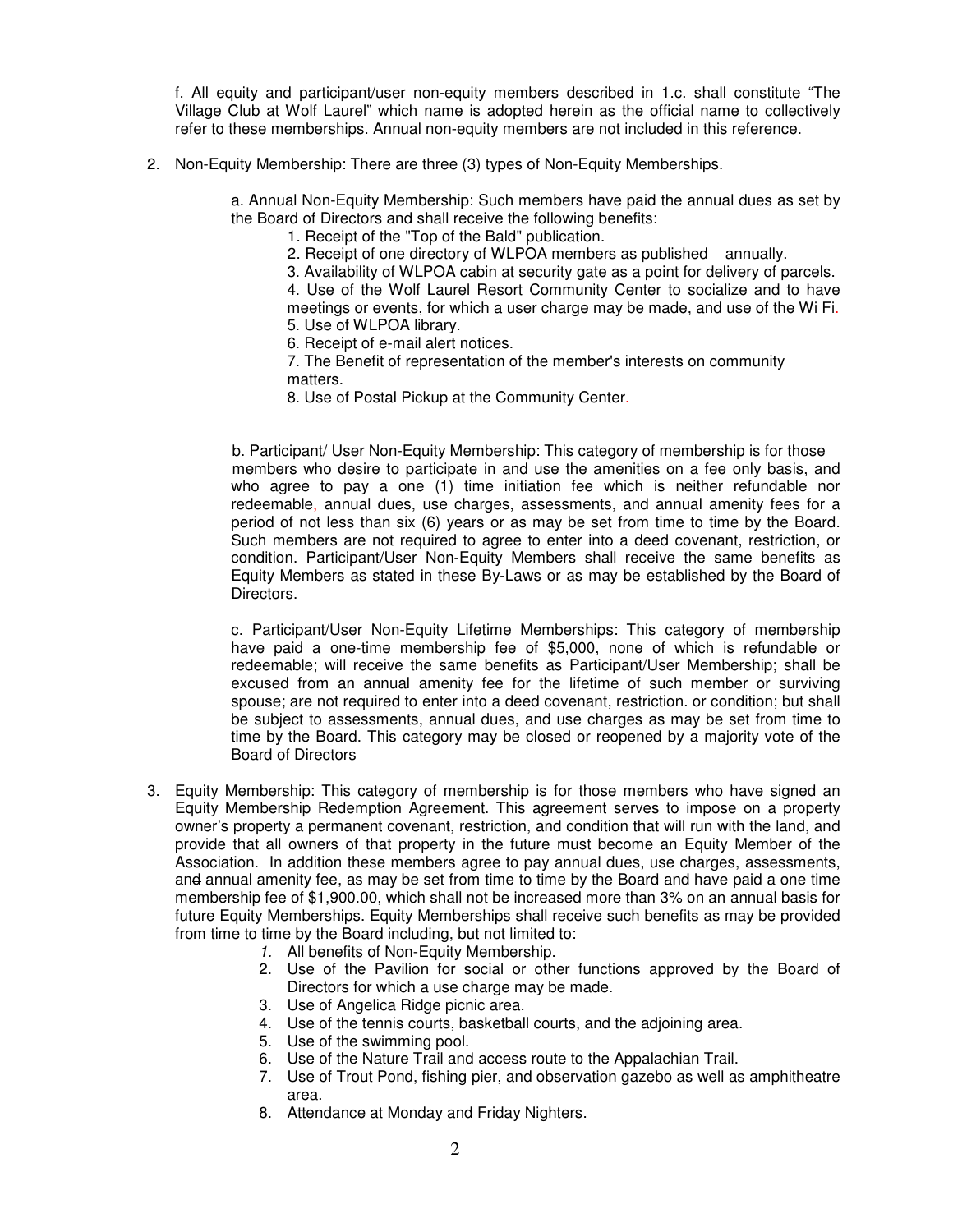- 9. Attendance at amenity sponsored events to include but not limited to sponsored dances, barbeques, concerts, etc.
- 10. Participation in all other events sponsored for the benefit of amenity members.

4. Lifetime Equity Membership: Lifetime Equity Members are Equity Members that have paid a one-time membership fee of \$5,000.00. Lifetime Equity Members will receive the benefits of an Equity Membership and shall be excused from an annual amenity fee for the lifetime of such member or surviving spouse**.** Such members shall be subject to assessments, annual dues, and use charges as may be set from time to time by the Board. This category may be closed or be reopened by a majority vote of the Board of Directors.

5. Equity Naming Memberships: Equity Naming Memberships are Equity Members that have paid a fee for the naming right to buildings or areas within the property owned by the WLPOA. Equity Naming Membership shall have all the rights of Equity Lifetime Membership and shall be excused from an annual amenity fee for the lifetime of such member and surviving spouse. Such members shall be subject to assessments, annual dues and use charges as may be set from time to time by the Board.

6. Not withstanding the above, Lifetime Memberships, both Equity and Participant/User which are held in the name of a trust, corporation, or estate will be excused from paying the annual amenity fee for a period not to exceed twelve (12) years. Such members shall be subject to assessments, annual dues, and use charges as may be set from time to time by the Board.

7. Term Memberships: This membership is for persons or entities who are not owners of property within the gates of the Wolf Laurel Resort and who are residing at the residence of an amenities member and who are leasing that residence. The procedure for obtaining this class of membership, the fees and costs; and the term of membership; privileges and benefits thereof shall be set by the WLPOA Standing Rules. Except as provided by the WLPOA Standing Rules, a term member shall not be entitled to any benefits or privileges provided by the bylaws to any other class of membership. This class of membership shall entitle the member to use of the Village amenities only.

8. Annual Memberships: This membership is for persons who are residing at Wolf Laurel pursuant to a written lease with a term of one year or longer. The procedure for obtaining this membership, the costs, privileges and benefits thereof shall be set by the WLPOA Standing Rules.

Section B: Transfer upon Death or Divorce

- 1. Upon the death of an Equity Member who holds a membership alone or jointly with a spouse, the membership automatically passes to the deceased member's spouse, if any.
- 2. If a spouse does not survive the deceased member, then the membership may be passed by bequest, intestate succession, and transfers from a deceased member's trust. If the legatee does not apply for the membership within one (1) year after the deceased member's death, the membership shall be deemed forfeited and refund of any one time payment will be made in accordance with the By-laws.
- 3. In the event married members are legally separated or divorced, title to the membership shall remain with the spouse awarded the membership in any division of marital property. In the absence of a separation agreement or court decree, the rights and benefits shall continue in the owner of the membership, and both such persons shall remain responsible, jointly and severally, for the payment of all dues, fees, and assessments associated with such membership.

Section C: Redemption

1. Equity Redemption Fund: The Board shall maintain an Equity Redemption Fund which shall be funded through new membership fees from purchasers of property that already have a WLPOA Equity Membership requirement as a deed restriction.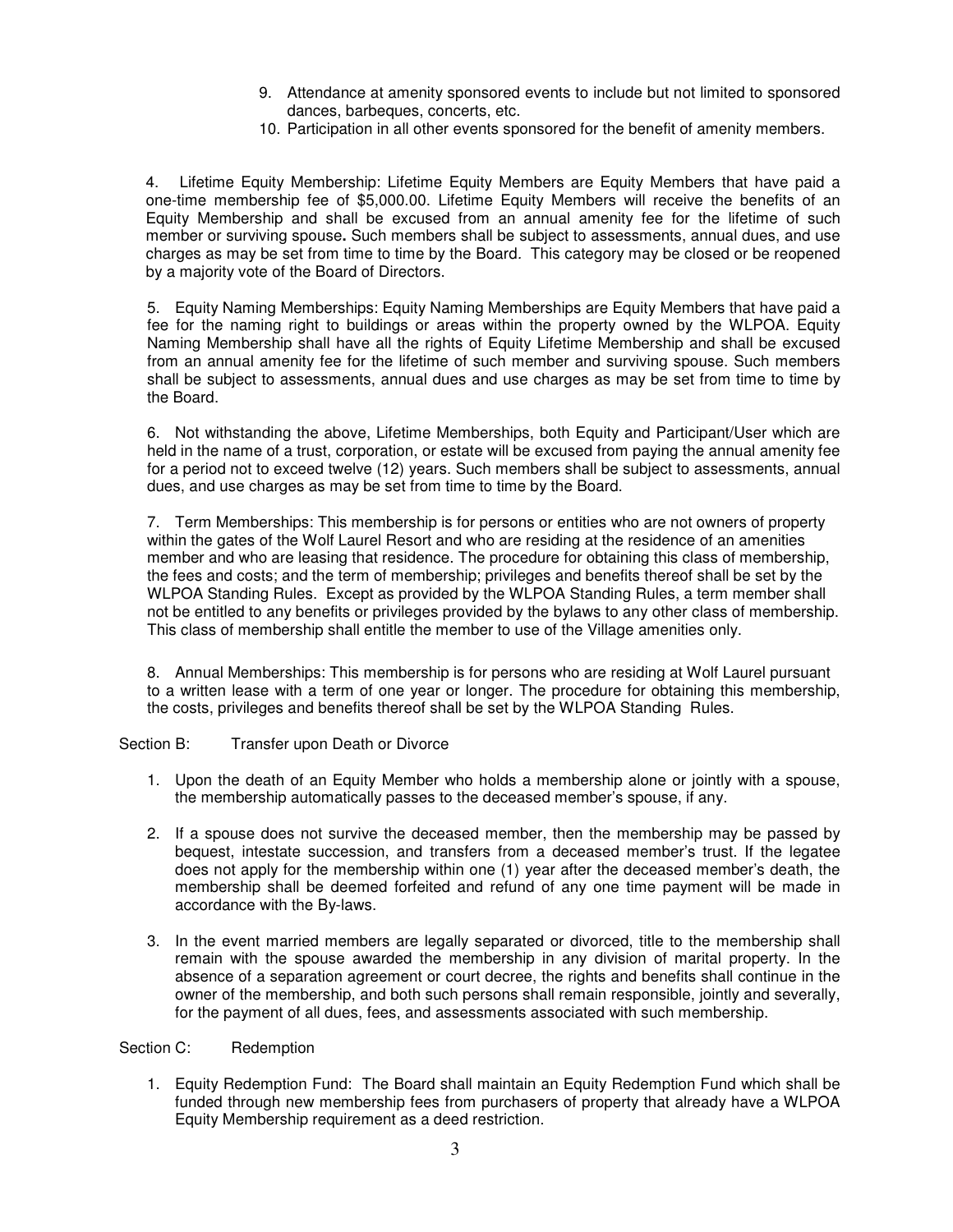2. Upon ceasing to be a property owner in Wolf Laurel, an Equity Member, Lifetime Equity Member, and Equity Naming Member may make application to the WLPOA for redemption of the Equity Membership fee. An Equity Member, Lifetime Equity Member, or Equity Naming Member shall receive upon redemption only the amount an Equity Member paid to initially join during the same time period, less any amount of overdue dues, charges, or assessments.

# **Article IV, Meetings**

Section A: Membership Meetings

- 1. Annual Meeting: An Annual Meeting of members shall be held for the purpose of hearing reports from officers and committees, consideration of appropriate business, and election of and/or report on election of the Board of Directors. The Annual Meeting shall be held during the month of July with the date, time, and place determined by the Board of Directors.
- 2. Special Meetings: Such meetings may be called by the Board of Directors or may be petitioned by no less than 50 members who hold voting rights. Such requests shall state in writing the purpose(s) of the proposed meeting. Business transacted at a Special Meeting shall be confined to the purpose stated in the request.

3. Notice of Annual and Special Meetings: Notice of meetings shall be in writing and delivered by mail, in person, or by electronic means. Notice of the Annual Meeting shall be given not less than fifteen (15) days prior to the date of the meeting, which shall be held the last Saturday in July unless changed by the Board upon (30) days notice. Notice of Special meetings shall be given a reasonable time prior to the meeting, depending on the urgency of the matter(s) to be considered.

4. Quorum for Annual/Special Meetings: Ten percent (10%) of the voting members in attendance, or by proxy, shall constitute a quorum at annual or special meetings.

# Section B: Board Meetings

1. Meeting: The Board of Directors will normally meet monthly for the purpose of transacting community business on the Second Friday unless rescheduled in advance by the Board and controlled by an agenda published electronically no less than 48 hours prior to the meeting, or at a reasonable time prior to the meeting, depending on the urgency of the matter(s) to be considered.

2. Quorum for Board Meetings: Fifty-one percent (51%) of the Board of Directors in attendance, by electronic means or by proxy, shall constitute a quorum at monthly meetings.

#### Section C: Conduct of Meetings

The current edition of Roberts Rules of Order Newly Revised shall govern the conduct of all meetings unless specifically covered by these By-laws or any special rules of order that may be adopted or as may be required by the statutes of North Carolina.

#### **Article V, Voting Rights and Proxies**

Section A: Voting Rights

- 1. Eligibility: Each membership in good standing shall be entitled to vote on each matter submitted to a vote of the membership of the WLPOA. A membership in good standing is a Wolf Laurel property owner who has paid up dues, usages fees, amenity fee, if any, and assessments.
- 2. Voting Rights: The right to vote is based upon the ownership of only one (1) residential unit or lot regardless of the number of properties to which a member may hold title. All members shall have one (1) vote; except, Equity Members and Participant/User Non-Equity Members shall have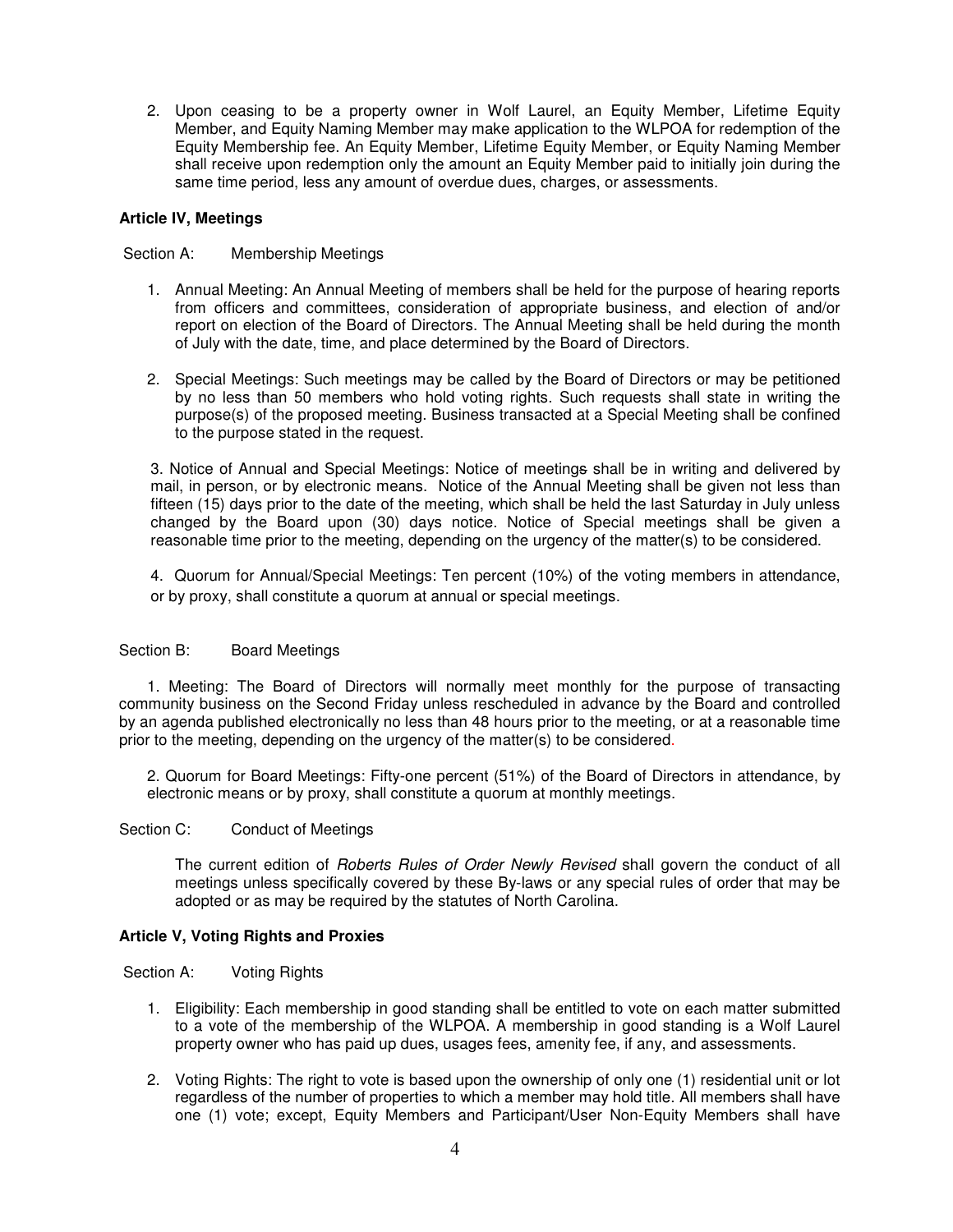three (3) votes regarding matters relating to the use and maintenance of the amenities referenced in Article III, Section A**,** 2 through 5 of these By-laws.

Section B: Proxies

- 1. Votes may be cast in person or by proxy. To be valid, proxies must be duly certified in accordance with procedure set forth by the Board of Directors. A proxy is valid only for the particular meeting for which it is filed.
- 2. A proxy may not be used in the election of members of the Board of Directors.

## **Article VI, Board of Directors**

Section A: The Board

- 1. A Board of Directors shall manage the Association. They must be drawn from Association members in good standing.
- 2. Board members shall not receive any compensation for services on the Board; however they shall be reimbursed for all documented expenses approved by the Board.
- 3. The immediate past president, if not continuing as a Board member, shall serve as an ex-officio voting member of the Board. The person serving shall not be counted in the determination of a quorum.
- 4. Past Board members who have made significant contributions of their time and effort on behalf of the Association and the Wolf Laurel Community may be elected Emeritus Board Members on an annual basis by a majority vote of the Board. Emeritus Members, may attend Board meetings, participate in discussions, and serve as an officer or as a member or Chair of a committee(s); but will not have a vote, except on committees, nor count for a quorum at Board meetings.

#### Section B: General Powers

- 1. The responsibility of the Board shall include, but not be limited to, the following:
	- a. Elect officers of the Association. Such election is to be held at the first meeting of the Board of Directors following the Annual Meeting of the Association.
	- b. Approve appointment of committees when so designated.
	- c. Fill any vacancy that might occur on the Board of Directors or of Officers of the Association until the next Annual meeting, at which time the vacancy shall be filled by election for the remainder of the original term.
	- d. Provide for administrative functions related to the WLPOA including but not limited to:
		- 1) Enter into contracts, leases, deeds, conveyances, easements, licenses concessions, and incur liabilities.
		- 2) Establish and collect the annual dues, amenity fees, facility or area usage charges, assessments, and any other fee or charge.
		- 3) Regulate the use, maintenance, repair, and modification of WLPOA facilities and areas.
		- 4) Enter into mortgages for the acquisition of real and personal property including but not limited to the facilities known as The Barn or Wolf Laurel Resort Community Center, and the stand alone building that currently houses the offices of Bald Mountain Development Corporation. The Board in its discretion may utilize all or a portion of the Lifetime Equity Membership fee, Equity Membership fee, and Participant/User Non-Equity initiation one-time fee; a portion of membership annual dues may be used to reduce the amount of the mortgage required for such purchases.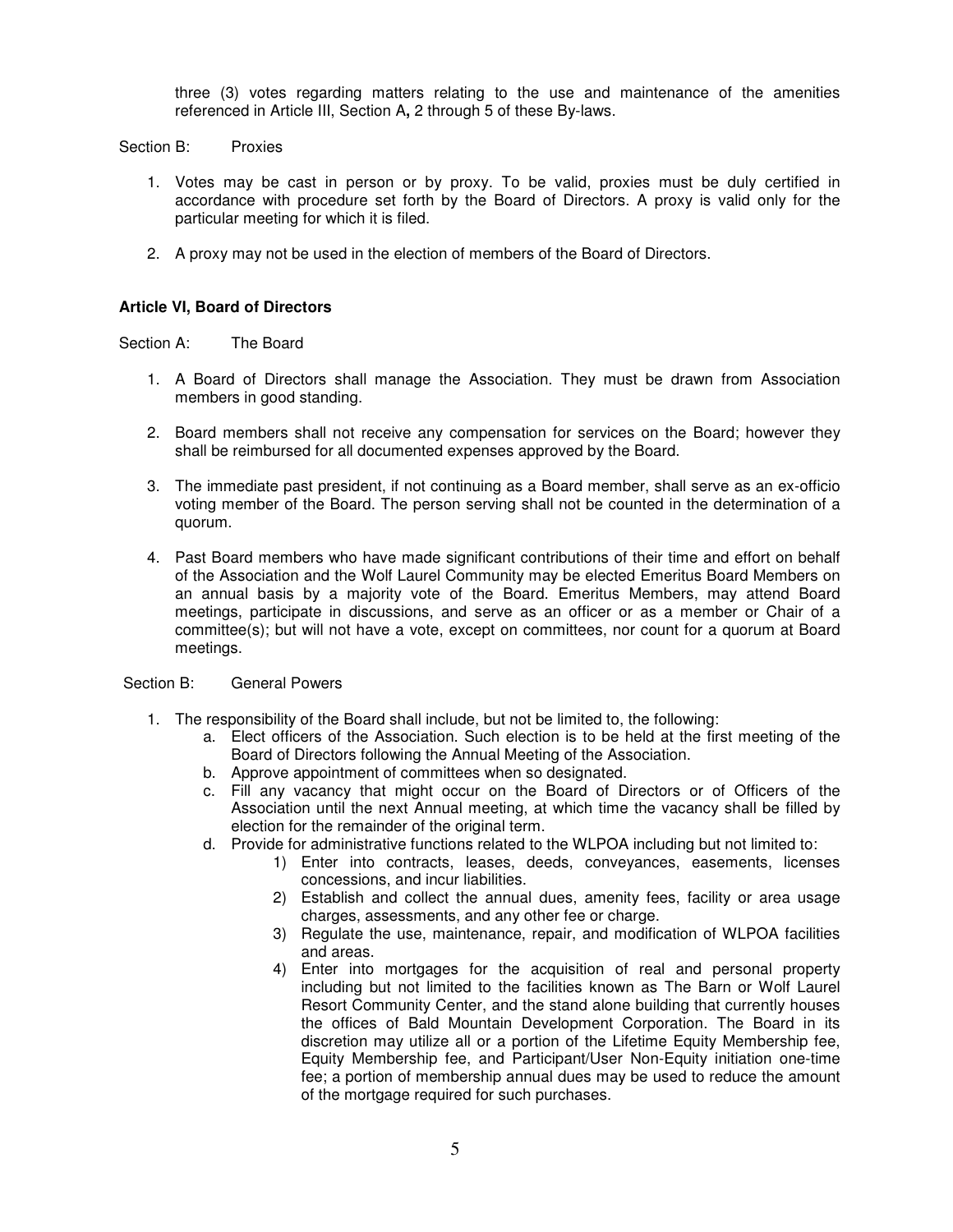- 5) Hire and terminate managing agents, independent contractors, and other employees or agents.
- 6) Impose reasonable charges for late payment of assessments, dues, and fees.
- 7) Institute, defend, or intervene in its own name in litigation or administrative proceeding on matters affecting the WLPOA, its members, or the Wolf Laurel Community and pay the necessary legal costs for such legal representation
- 8) Provide for the indemnification and maintain liability insurance for its officers, directors, employees, and agents.
- 9) Adopt a budget which details the income and expenditures of the WLPOA and provide for an annual review of income, expenditures, and reserves and incur indebtedness within the limits established. The Board in its discretion may utilize a portion of the Lifetime Equity Member and Equity Membership fee, and one-time initiation payment of the Participant /User Non-Equity Membership and all or a portion of membership annual dues for operating and maintenance costs.
- 10) Approve a depository or depositories for WLPOA funds and determine the manner in which drafts and other instruments for the payment and receipt of funds shall be executed.
- 11) Promulgate, modify, or delete rules and regulations without consent of the members for the operation, maintenance or use of facilities and areas owned or operated by the WLPOA. Such rules and regulations shall be binding on all WLPOA Members until and unless overruled, canceled, or modified at a regular or special meeting by a majority vote of the members entitled to vote on the matter in accordance with Article V of these By-Laws. All members, guests and term members shall comply with such rules and regulations. Becoming a member, entering upon or using WLPOA property, areas, facilities, programs, or events constitutes agreement that such rules and regulations are accepted by, ratified by, and are binding on all members, guests, and term members.
- 12) Establish inactive membership status for past dues and assessments owed until such past payments are brought up to date.
- 13) Do all things that prudent administration of the WLPOA will require.
- e. No part of the net earnings of the corporation shall inure to the benefit of or be distributable to, its members, directors, officers, or other private persons except that the corporation shall be authorized and empowered to pay reasonable compensation for services rendered and to make payments and distributions in furtherance of purposes set forth in these Bylaws.
- 2. Interpretation of By-laws: The Board shall have the corporate power to perform as permitted for non-profit corporations by law, statute, Articles of Incorporation, and by these By-laws. The Board may also determine the interpretation or construction of these By-laws, or any parts thereof, which may be in conflict or of doubtful meaning; the Board's decision shall be final and conclusive, so long as consistent with applicable law and in harmony with the rest of these Bylaws.
	- a. Conflict between By-laws and Articles of Incorporation: in the event of any conflict between these By-laws and the Articles of Incorporation, the latter shall prevail.
	- b. Members that attend by electronic means count the same as being physically present.

#### Section C: Number and Term of Office

The Board shall consist of eleven (11) members elected in staggered terms of six and five members. They shall serve a term of two years and be eligible for reelection. No member may serve more than three consecutive terms without an interim period of one year.

Section D: Nomination and Election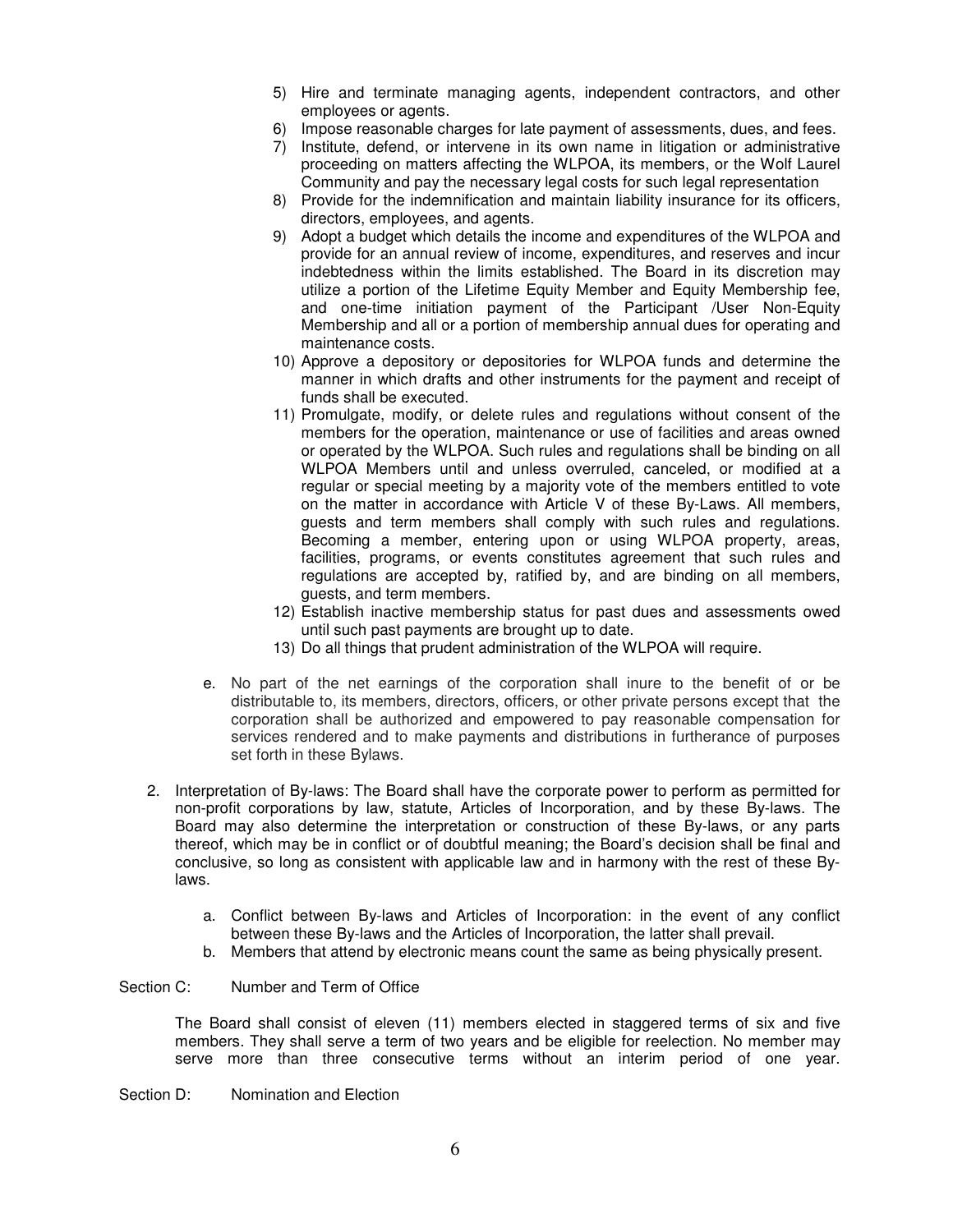- 1. No less than (3) months prior to the Annual Meeting, the President shall appoint a Nominating Committee of three (3) members who are not members of the Board. The committee shall be confirmed by the Board of Directors.
- 2. The Nominating Committee shall submit its report of nominees to the President at least forty five (45) days prior to the Annual Meeting. It shall nominate no less number of nominees than there are vacancies and no more than two (2) nominees for each vacancy.
- 3. Members not selected by the nominating committee may be nominated by petitions signed by twenty-five (25) members. Such nominations must be submitted to the President in accordance with the dates established by the Board of Directors.
- 4. A ballot containing names of all nominees shall be sent to Association members not less than fifteen (15) days prior to the annual meeting. The current Board will ensure that biographical information, including the method of nomination, will be included along with each ballot The primary means of voting will be electronic with US Mail as an option upon request. Polls will close at noon, the day before the Annual Meeting.
- 5. The President shall appoint an Election Committee to assume responsibility for the conduct of the election and to tally, verify, and report the results of the election.
- 6. The candidates receiving the highest number of votes cast shall be declared elected; in the case of a tie for the last position to be filled, a second vote shall be taken to elect the final director. If the second vote results in a tie, subsequent votes shall be taken until the tie is broken. Such ballots are to be distributed to voting members in attendance at the meeting at which the election is being conducted.

Section E: Removal of Board Member

A Director may be removed for cause by a vote of seven (7) directors at a special meeting called for that purpose. The Board in its sole discretion shall determine what constitutes cause for purposes of removal in this section.

#### **Article VII, Officers**

- Section A: The officers of the Association shall be a President, Vice President, Secretary, and Treasurer
	- 1. Qualifications and Election: The officers shall be members of the Association and shall be members of the Board of Directors. Term of office is for one (1) year. They shall be elected by the Board of Directors at its first meeting following the Annual Meeting.
	- 2. President: The President shall be the presiding officer with such powers usually vested and prescribed by the Board. The President shall preside over all meetings of the Board and of the Association.
	- 3. Vice President: The Vice President shall perform all duties as shall be delegated and shall serve in absence of the President.
	- 4. Secretary: The Secretary shall be responsible for keeping the minutes of all Association business and serving as the custodian for same. Although the duties may be delegated, the responsibility for same resides with the Secretary, who is responsible for giving all notices of meetings and has custody of the corporate seal and supervises the custody of all membership records.
	- 5. Treasurer: The Treasurer shall be responsible for all Association funds, deposits of funds in the approved depository, and disbursement of funds upon request. A current record shall be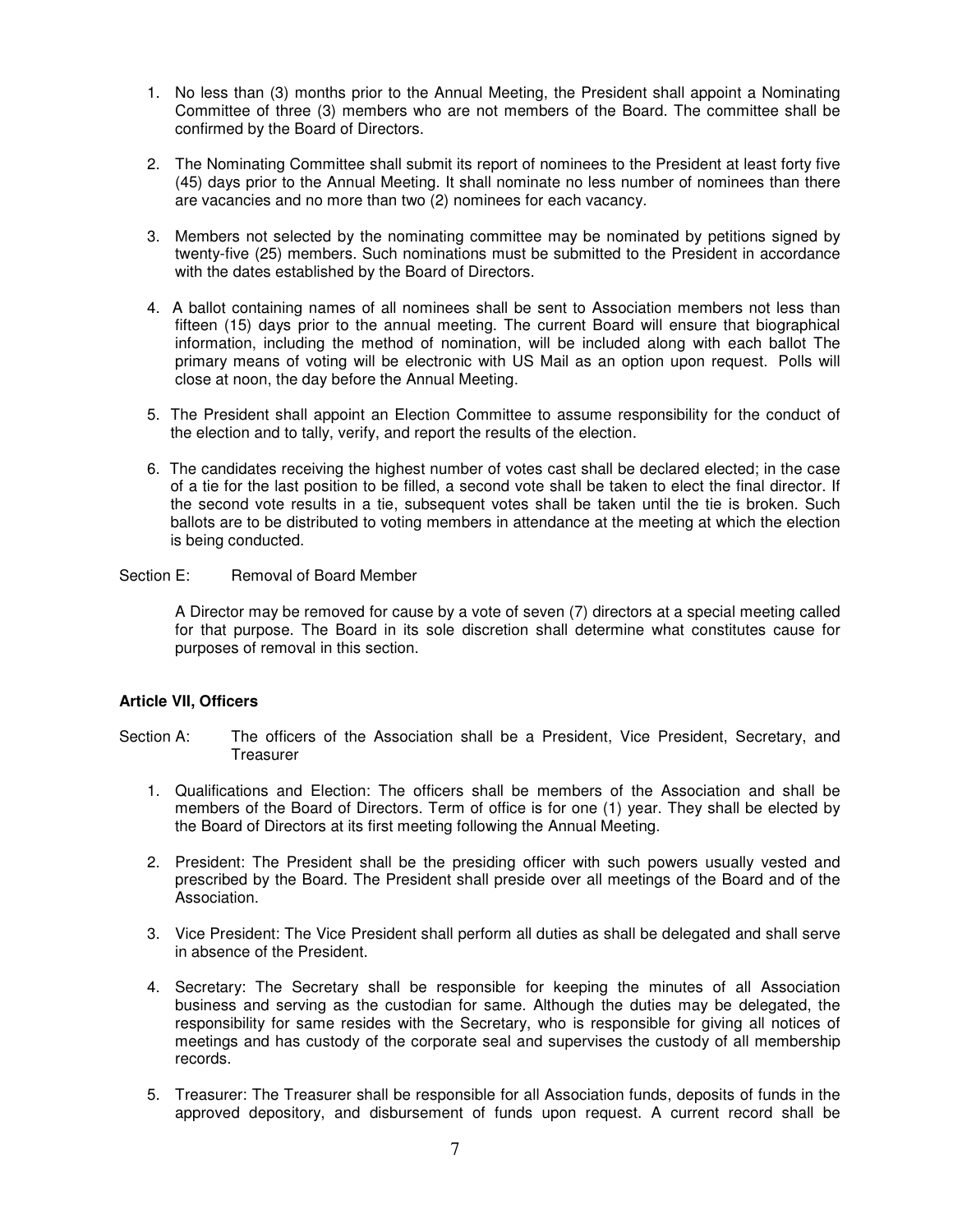maintained that identifies all financial transactions to date by budget category. The Treasurer shall assume responsibility for development and presentation of the annual budget for Board approval. Although duties may be delegated, the responsibility for same resides with the Treasurer who shall give a surety bond premium that shall be paid by the WLPOA. Any other persons having access to monies of the WLPOA or its bank accounts shall be similarly bonded.

### **Article VIII, Quorum of the Board**

- Section A: A majority of the Board membership shall constitute a quorum for the transaction of business. A quorum being present, a vote of the majority of those present shall constitute the action of the Board except as specifically required in other parts of these By-laws.
- Section B: Under exceptional circumstances and at times of the year when it may be impossible to obtain a quorum at a meeting, the President is empowered to poll Board members, electronically or otherwise, on specific matters necessitating action. In such instances, a vote of a simple majority of Board members shall be required to constitute action of the Association. A written record of this alternative method of polling shall be maintained and shall reflect the names of the members contacted by the President or designee along with the individual vote or response by the member. When a quorum cannot be reached in such a manner, votes obtained shall be considered opinion sampling and not binding upon the Association. Board members may participate in meetings by electronic means.

# **Article IX, Committees**

- Section A: Each year the President, subject to the approval of the Board, shall designate the chairperson and members of the following committees
	- 1. Amenities Committee: The Amenities Committee is charged with the development, promotion, and implementation of various activities including social and amenity activities. The committee recommends to the Board policies for the use of WLPOA facilities including, but not limited to, Wolf Laurel Resort Community Center, pavilion, swimming pool, tennis and basketball courts, and publication of a yearly calendar of events and activities.
	- 2. Election Committee: This committee is appointed by the President and does not require confirmation by the Board. One member, however, must be a current Board member. The committee is charged with the logistics of conducting all Association elections/referenda. It shall also serve as a board of tellers in verifying and announcing all election results.
	- 3. Audit Committee: This committee is appointed by the President and shall provide a competent audit of the Association books and report findings of same at the time of the Annual Meeting.
	- 4. Finance Committee: The Finance Committee shall supervise, direct, and control all matters pertaining to WLPOA finances, including but not limited to, the placing of insurance, the filing of tax returns, payment of taxes, preparation of the annual operating budget, and preparation of the current reports for the Board on WLPOA financial condition. The committee will report to the Board with a condensed operating statement every month. The Treasurer shall serve as Chairman of the committee. The Finance Committee shall have the power, with the approval of the Board to employ at the expense of the WLPOA, such employee assistance as may be necessary to handle the financial records and accounts. The account books and vouchers shall at all times be open to the inspection of any member of the Board.
	- 5. Executive Committee: The Executive Committee shall consist of the elected officers. The Executive Committee shall be responsible to handle the affairs of the WLPOA between Board meetings and when a quorum of the Board of Directors is not available for a regular or called Board meeting.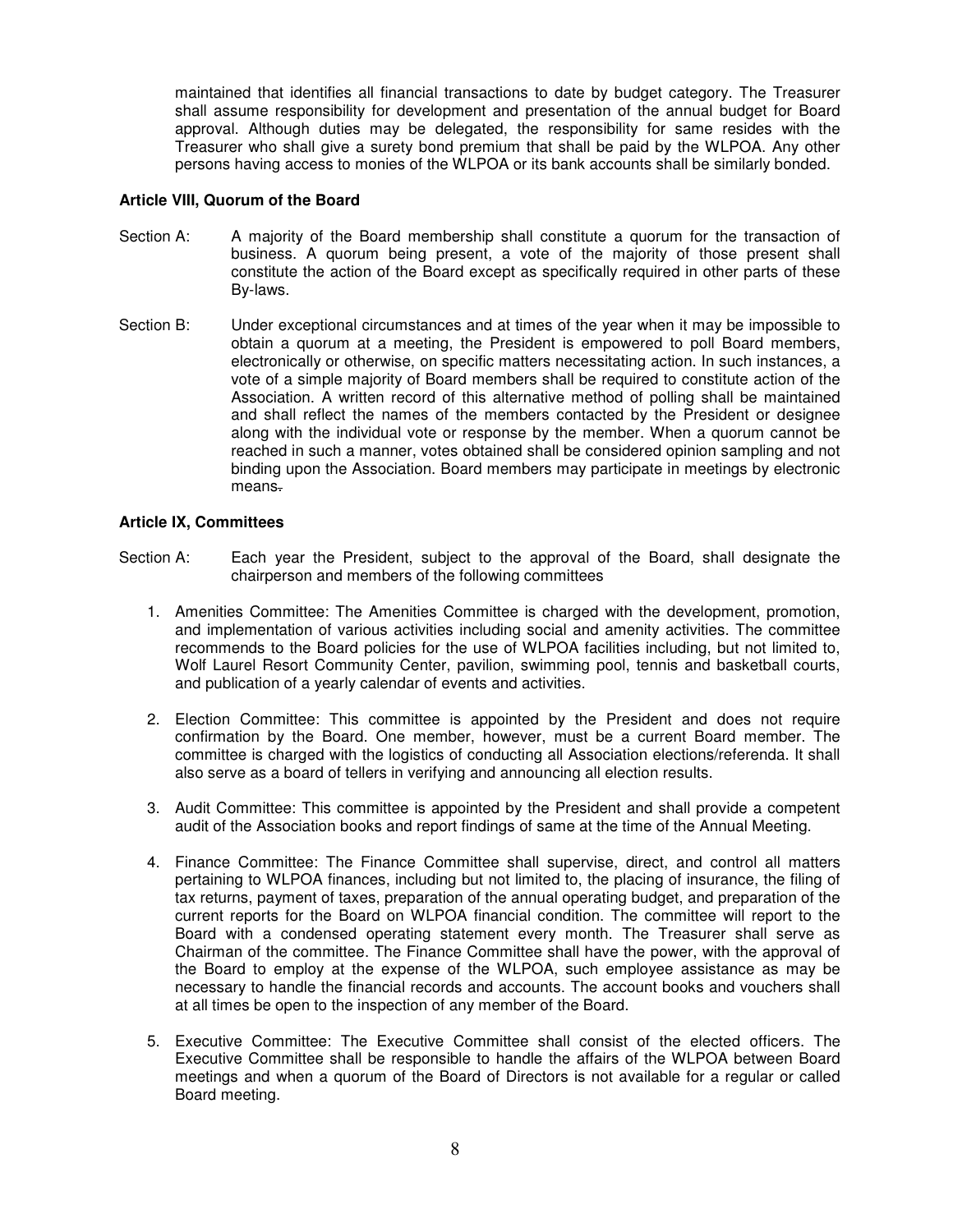- 6. Long Range Planning Committee: The Long Range Planning Committee shall be responsible for the development of capital investment plans, for recommendations to the Finance Committee regarding capital expenditures, and for such other plans as may be necessary for the continuing improvement of the Wolf Laurel Community.
- 7. By-Laws Committee: The By-Laws Committee shall be charged with the publication and interpretation of the Association's rules and regulations and bylaws as well as the presentation of any bylaw changes to the general membership.
- 8. Membership Committee: the Membership Committee shall review all applications for membership of persons who are not then currently property owners in Wolf Laurel and shall report thereon to the Board with its recommendations to approve or disapprove each such application. In addition, the Membership Committee shall have the responsibility of making recommendations to the Board and promoting membership in our Association.
- 9. Building and Facility Committee: The Building and Facility Committee shall be charged with the management and implementing recommended improvements to all the buildings and facilities of the WLPOA.
- 10. Legal Committee: The Legal Committee shall be charged with the responsibility of assisting the President and the Board with any legal issues that may arise as well as coordinating these activities with outside counsel.
- 11. Ad Hoc Committees: The President with the approval of the Board may appoint Ad Hoc Committees with specific assignments, as the President shall determine. Ad Hoc committees shall be dissolved upon completion of the assigned task.

#### **Article X, Fiscal Year**

Section A: The fiscal year of the WLPOA shall end on December 31

#### **Article XI, Dues, Fees, Charges and Assessments**

- Section A: Dues, fees, charges, and assessments. The annual dues, fees, use charges, and assessments shall be set by the Board.
- Section B: Payment. Payment of Annual dues must be made by March 31 or within seventy five (75) days of property closing by new property owners. Memberships terminating during a membership year Jan 1-Dec 31 are not entitled to a refund of any dues, fees, use charges, and assessments except as otherwise provided for in these By-Laws.
	- 1. The Board may find it necessary to make an assessment in addition to dues, fees, or charges to cover operating deficits. Such assessment will be prorated equally among all Participant/User Non-Equity Members and all categories of Equity Members based upon the memberships during the year in which the deficit occurs and shall not require such member's approval.
	- 2. An assessment of less than \$75 per membership for capital expenditures or repairs within any fiscal year may be imposed at the discretion of the Board. Such assessment will be prorated equally among all Participant/User Non-Equity Members and all categories of Equity Members based upon membership during any fiscal year and shall not require members' approval.
	- 3. An assessment of more than \$75 per membership for capital expenditure or repairs within any fiscal year shall require two-thirds (2/3) favorable vote cast by the Participant/User Non-Equity Members and all categories of Equity Members responsible for paying the assessment. The assessment will be prorated equally among such members.
	- 4. Non-Equity Members, who are not Participant/User Members, shall pay only the annual dues and shall pay no costs associated with operating the amenities.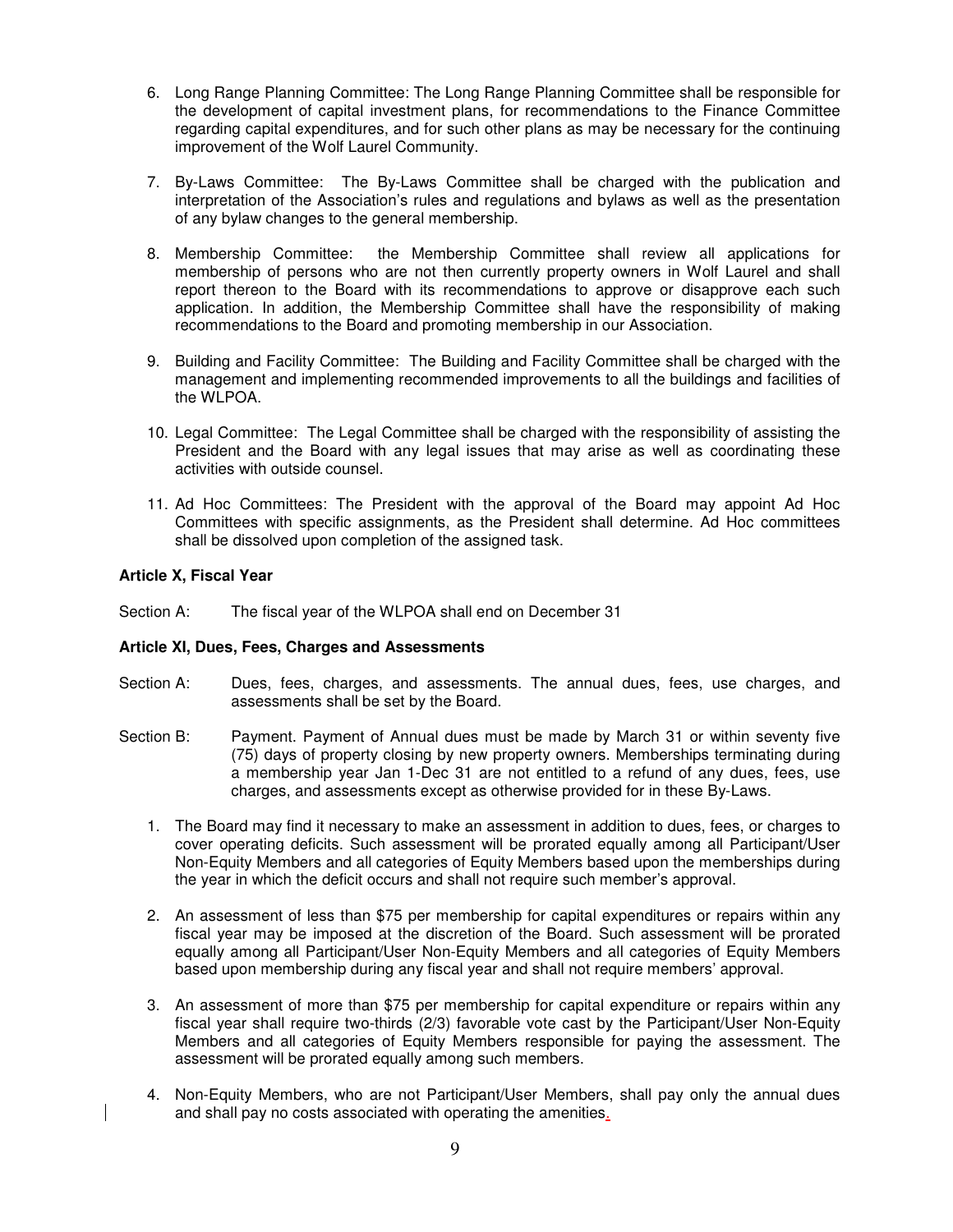Section C: A member shall be considered in default of payment of annual dues, deposits or any use charges that may be required or incurred from the use of a facility or area of the Association, Amenities fee and/ or assessments after sixty (60) days following each such due date. When in default, the member shall be placed on an inactive list and reinstated only when each such annual dues, deposits or use charges, Amenities fee and/or assessment is currently paid in full. A member on the inactive list shall have all membership privileges suspended.

### **Article XII, Amendments**

- Section A: Proposing Amendments: Amendments to the By-laws shall be proposed by either a majority of the Board or by signed petition of no less than twenty-five (25) eligible voters. The proposed amendment must be reduced to writing and transmitted to each member as part of the notice of any meeting or vote in which action on the amendment is to be taken.
- Section B: Adoption of the Amendment: The eligible voters at a meeting or vote of the Association must approve a resolution adopting a proposed amendment. Members not present may vote by proxy in accordance with provisions set forth by the Board of Directors, alternatively in the discretion of the Board, the resolution may be approved electronically with US Mail as a voting option upon request. The amendment shall be deemed adopted if approved by two-thirds (66 2/3%) of the members.
- Section C: An amendment shall be effective upon adoption unless otherwise stated in the resolution adopting the amendment.

# **Article XIII, Discipline**

- Section A: Reprimand, Suspension, and Expulsion. Extraordinary circumstances can allow for suspension or even immediate expulsion without following this progression. The Board shall be sole judge of what constitutes improper conduct, but a two-thirds super majority vote by Board is necessary to expel any member. Any member, member's family, guest or term member whose conduct is improper or likely to endanger the welfare, safety, harmony or good reputation of the Association or its members may be reprimanded or expelled from Association activities and barred from entry into any area or facility of the Association. The Board shall be the sole judge of what constitutes improper conduct. The reasons for suspension of a member may include, but are not limited to:
	- 1. Submission of false information regarding the use privileges for a guest of the member.
	- 2. Knowingly allowing a guest or tenant to attend or participate in the absence of the member in an activity of the Association when such guest or tenant was not authorized under these By-laws.
	- 3. Failure to abide by the rules and regulations as set forth for the use of areas and facilities or for participation in programs or activities of the WLPOA.
	- 4. Causing or allowing damage to a facility or area of the Association.
- Section B: Loss of Payments. Any member suspended or expelled from the Association, at the sole discretion of the Board, may not be entitled to the return of any portion of such member's dues, fees, assessment, or the one time fee of any class of Equity Membership.
- Section C: Any members shall be notified of any proposed disciplinary action and shall be given an opportunity to be heard by the Board to show cause why such member should not be disciplined in accordance with the provisions stated. If the member desires to be heard,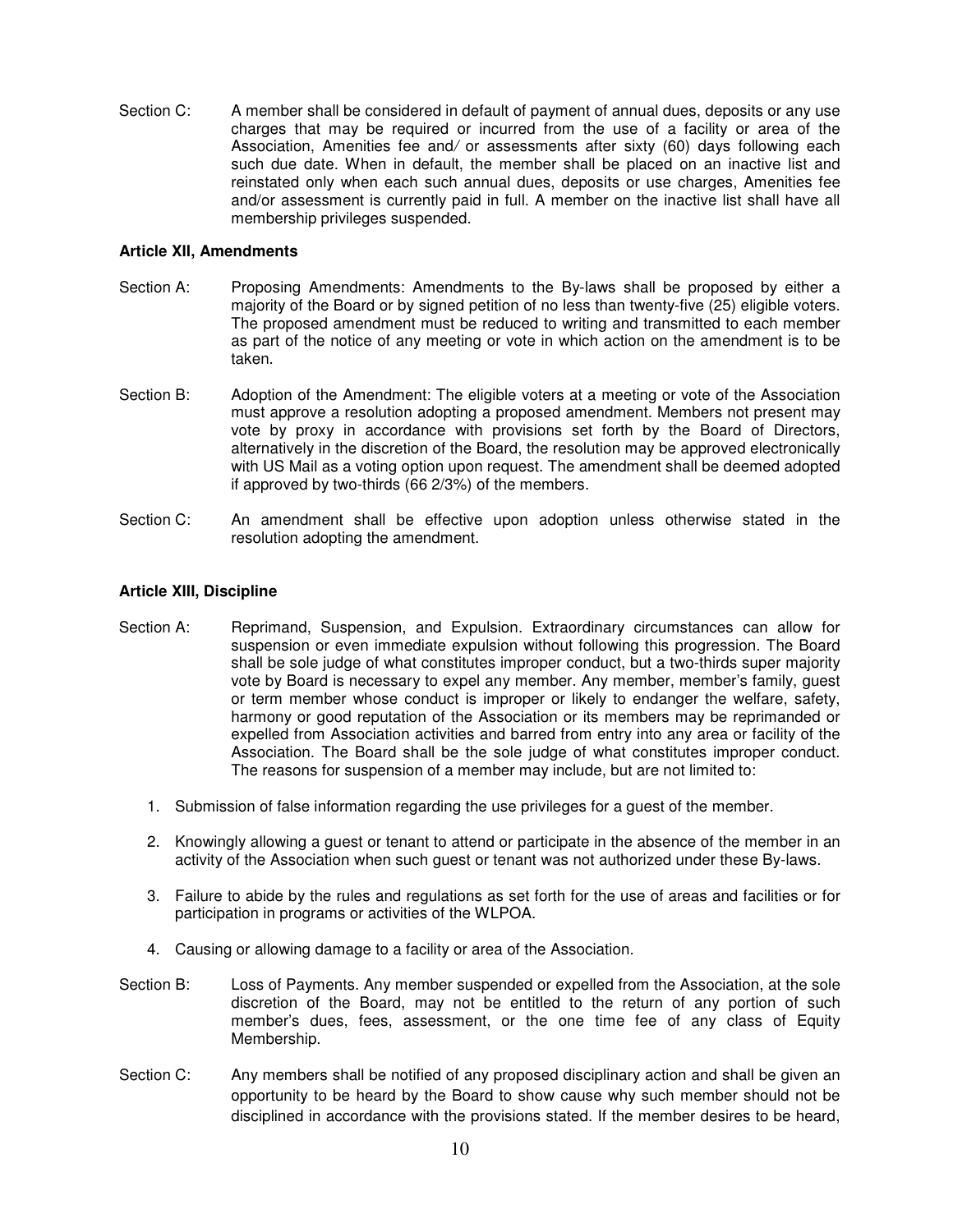the member must provide a written request for a hearing to the board within thirty (30) days of the date of the association's notice to the member of the proposed action. Upon the Board's receipt of the written request for a hearing, the Board shall set a time and date not less than ten (10) days thereafter for such hearing.

### **Article XIV, Conflict of Laws**

In the event of any conflict between these By-Laws and the provisions of the North Carolina General Statutes, the provisions of the statutes shall control.

# **Article XV, Dissolution or Liquidation**

- Section A: In the event of dissolution or final liquidation of the WLPOA, all the property and assets, after payment of its debts, shall be distributed, as may be permitted by North Carolina law, with all categories of Equity Members receiving a pro rata amount based upon the one-time payment made by each type of Equity Member at that time less the amount of any dues, fees, charges, or assessments that may be unpaid by such member.
- Section B: The decision to finally dissolve or liquidate the WLPOA is a function of all the categories of Equity Members. A Special Meeting of the Equity Members shall be called at which time a proposal to dissolve or liquidate shall be the only business discussed.
- Section C A two-thirds (2/3) affirmative vote of all the categories of Equity Members in good standing present at the meeting or by proxy shall be necessary for dissolution or liquidation.

IN WITNESS WHEREOF, the undersigned officers of the Wolf Laurel Property Owners Association, Inc. hereby certify that the above By-laws are duly adopted by the Association and membership.

This day of the control of the control of the control of the control of the control of the control of the control of the control of the control of the control of the control of the control of the control of the control of

(Seal) Wolf Laurel Property Owner's Association, Inc.

By:

President

Attest: **Secretary** 

 $\blacksquare$   $\blacksquare$  County

I \_\_\_\_\_\_\_\_\_\_\_\_\_\_\_\_\_\_\_\_\_\_\_\_\_\_\_\_\_\_, Notary Public for said County and State, certify that

Personally came before me this day and acknowledged that he/she is

Secretary of Wolf Laurel Property Owner's Association, Inc., a nonprofit corporation, and that by